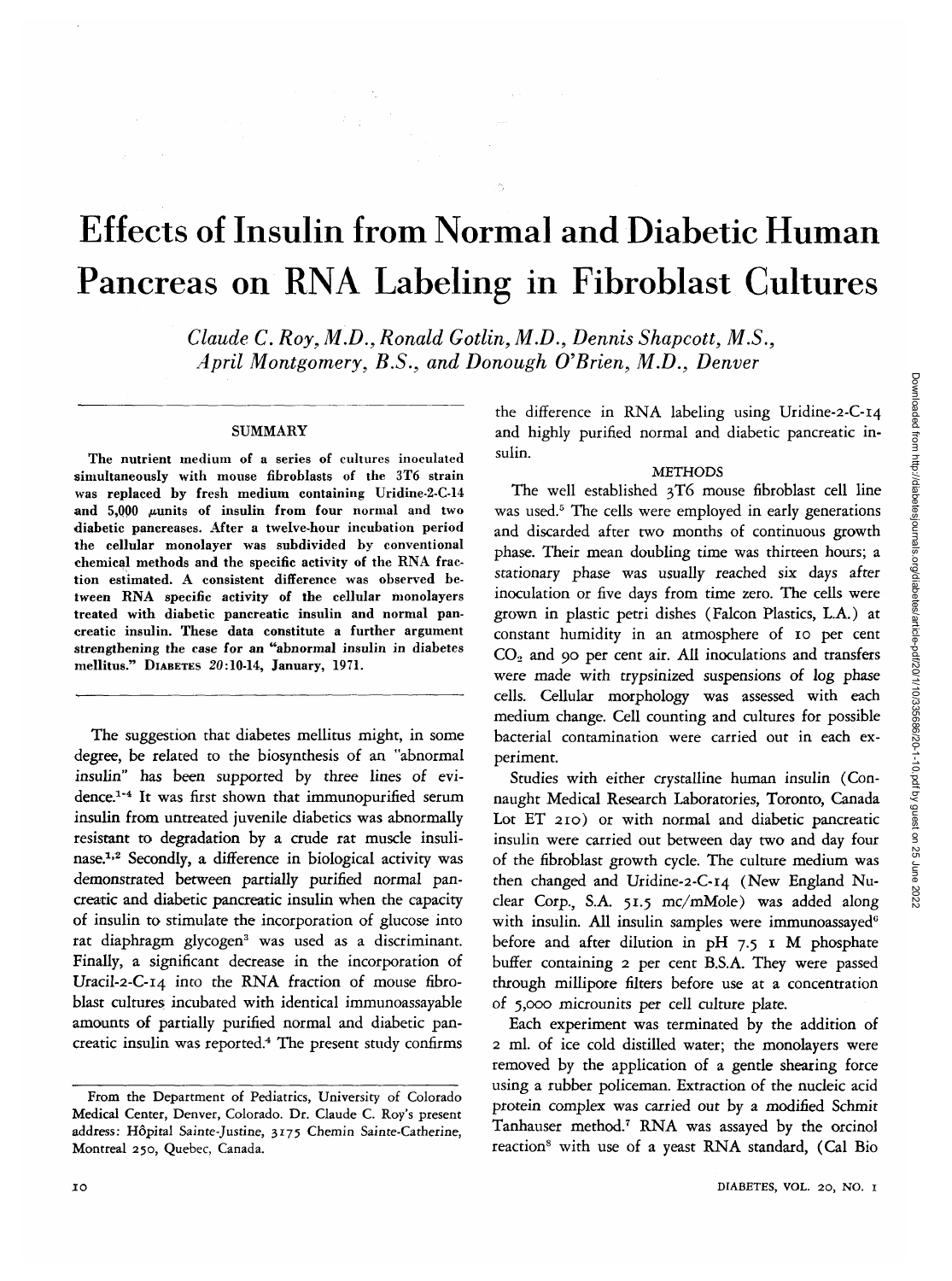Chem A Grade), the DNA determination by the diphenylamine reaction<sup>9</sup> with a calf thymus DNA standard (Mann Res. Lab., Inc., N.Y.) and the proteins by the Lowry method.10 The C-14 activity of the RNA fractions was estimated in duplicate in a Packard Tricarb Scintillation Counter and expressed as CPM per mg. of RNA. The DNA and protein fractions contained less than 3 per cent of the RNA radioactivity.

I. *Studies with Connaugbt Human Pancreatic Insulin.*

A. Plastic tissue culture dishes (60 x 15 mm.) were seeded with 5 x 10<sup>5</sup> late log phase cells in 5 ml. of Minimum Essential Medium with L-glutamine (M.E.M. Hyland Lab., Inc., L.A., Calif.) and 10 per cent fetal calf serum (Hyland Lab., Inc., L.A., Calif.). Three days later, to each plate was added fresh medium, .25  $\mu$ curie of Uridine-2-C-14 and 1,000 or 5,000  $\mu$ units of insulin. At various intervals during the next twelve hours, four insulin-treated and two control plates were removed and the RNA specific activity estimated.

B. Seeding of 2.5 x  $10^5$  late log phase cells in 30 x 15 mm. petri dishes was made in 2.5 ml. M.E.M. with 10 per cent fetal calf serum. After twenty-four hours, the medium was changed to M.E.M. with 0.5 per cent Bacto-Peptone (Difco Lab., Detroit, Michigan). Two days later, .125  $\mu$ curie of Uridine-2-C-14 and 5,000  $\mu$ units of insulin were added. Five control and five insulin treated plates were harvested periodically during the following twenty-four hours; they were assayed for DNA, RNA, proteins and the RNA specific activity was calculated. II. *Studies ivith normal and diabetic pancreatic insulin.*

*A.* Outline of extraction procedure:

The detailed procedure used will be reported elsewhere.<sup>11</sup> Briefly, the specimens of pancreas were obtained at the postmortem table, frozen and maintained at --20° C. until processed. After homogenization, each pancreas was extracted with 75 per cent ethanol at pH 2.<sup>12</sup> To each ml. of the clear extract, 6 ml. of 3:1 ether ethanol mixture was added. The resulting crude insulin precipitate was dissolved in 1 M acetic acid and then dialyzed against I M acetic acid.<sup>13</sup> The retentate was gel filtered with G50 Sephadex Superfine (Pharmacia, Uppsala) and the insulin containing fraction was lyophilized. Density gradient electrophoresis in an Ampholine column was carried out using Ampholyne pH 4-6 (L.K.P. Producter, Stockholm), all reagents being 8 M with urea. The insulin containing density gradient fraction was then gel filtered as before and the insulin peak lyophilized. Disc gel electrophoresis of identically prepared final insulin fractions showed a pattern identical to that obtained with both porcine and human crystalline insulin (Eli Lilly Co., Indianapolis,

## TABLE 1

Control and diabetic postmortem pancreases for isolation of insulin. Microscopic pancreatic changes were minimal. They were limited to mild fibrosis in Dl and to scattered lympho- cytic and neutrophilic infiltrates in C2.

|                | Age | Sex | Nature of Illness                                  | Cause of Death                  |
|----------------|-----|-----|----------------------------------------------------|---------------------------------|
| C1             | 75  | F   | Gastric carcinoma                                  | Metastases                      |
| C <sub>2</sub> | 47  | F   | Atherosclerosis                                    | Mesenteric artery<br>thrombosis |
| C <sub>3</sub> | 35  | м   | Embryonal carci-<br>noma of left testis            | Metastases                      |
| C <sub>4</sub> | 13  | М   |                                                    | Accidental Death                |
| D <sub>1</sub> | 57  | М   | Adult onset diabetes<br>treated with<br>diet alone | Myocardial<br>infarction        |
| D <sub>2</sub> | 71  | F   | Adult onset diabetes<br>treated with Orinase       | Myocardial<br>infarction        |

Indiana). No proinsulin or other contaminating protein bands were detectable. After hydrolysis, amino acid analysis carried out on the Beckman 120B revealed qualitative and quantitative amino acid patterns consistent with the composition of human insulin.14

B. Experimental protocol:

Three different experiments were carried out comparing insulins extracted from two diabetic to those isolated from four normal pancreases. Table I gives information concerning the age, sex, underlying illness of the patients from whom pancreatic tissue was obtained.

Late log phase cells at a concentration of  $2.5 \times 10^5$ were seeded in 30 x 10 mm. plastic petri dishes containing 2 ml. M.E.M. with 10 per cent fetal calf serum. After twenty-four hours, the medium was replaced with M.E.M. containing 0.5 per cent Bacto-peptone. Fortyeight hours later, to new medium, was added 0.125 *µcurie* of Uridine-2-C-14 per plate and  $5,000$   $\mu$ units of insulin After a twelve-hour incubation period, the cells were harvested.

#### RESULTS

## I. *Connaught Human Pancreatic Insulin*

A. In this initial experiment, two control plates and two plates treated with 1,000 or with 5,000  $\mu$ units of insulin were removed and the RNA specific activity  $(S.A.)$  determined after  $\frac{1}{2}$ , 1, 2, 4, 8 and 12 hours of incubation. As seen in table 2, the duration of incubation of the cells with Uridine-2-C-i4 exerts a significant influence on all three specific activity curves. The standard one way analysis of covariance with time, a quadratic covariate, shows that the plot obtained with the RNA S.A. of the plates treated with 5,000 microunits of insulin is significantly different from that of both the control plates ( $P < .001$ ) and the plates added with 1,000 units  $(P < .001)$ . Thus, there appears to be both a time and dose response to the insulin mediated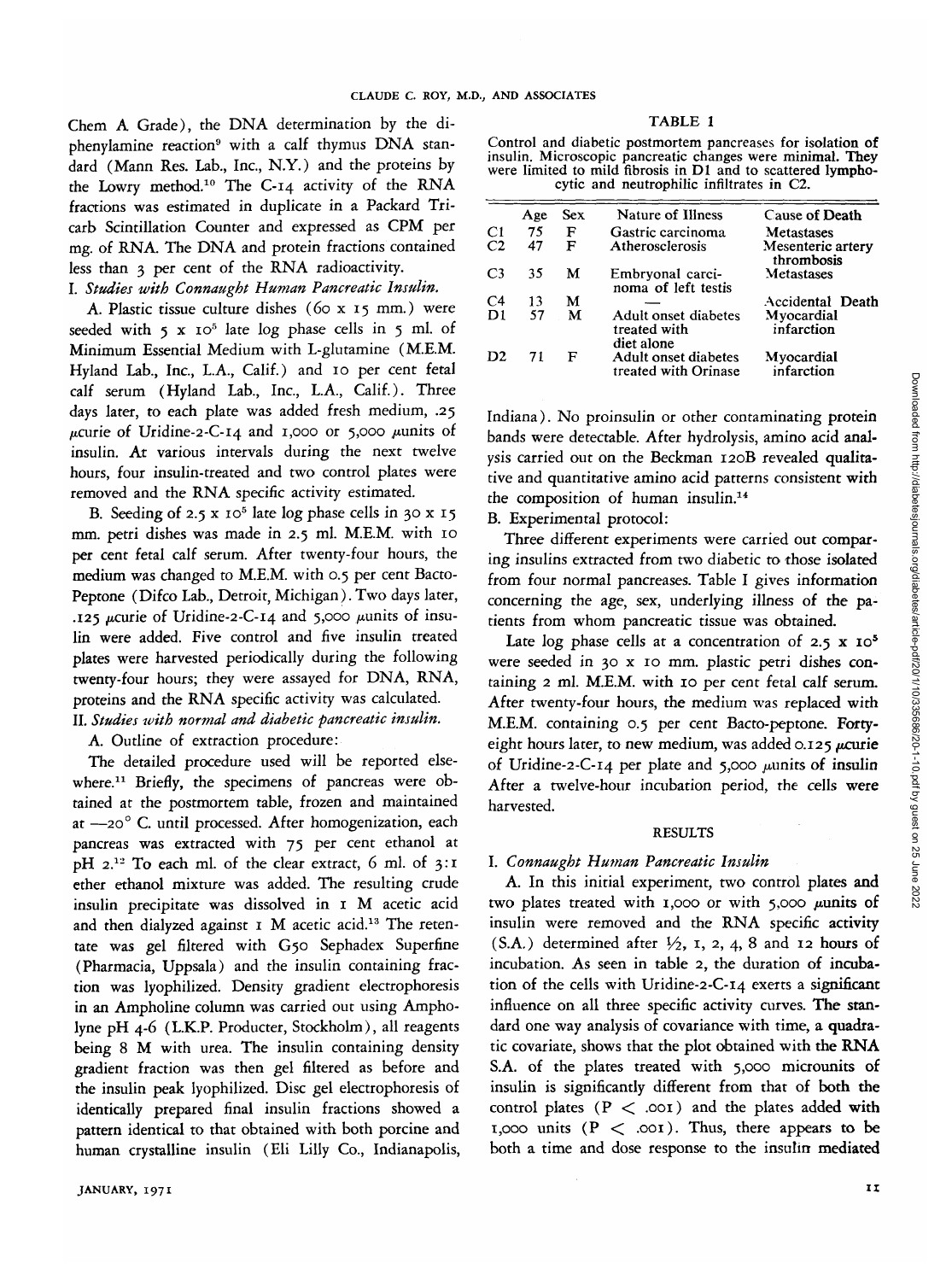## TABLE 2

Effect of duration of incubation and amount of Connaught human pancreatic insulin using a standard one way analysis of covariance with a quadratic covariate. There is no difference between the curves drawn from the RNA S.A. of the control and 1,000 microunit plates. However, statistical significance at a P level smaller than  $\lt$ 

| Time       | <b>Control Plates</b> | Insulin       |               |  |
|------------|-----------------------|---------------|---------------|--|
|            |                       | $1,000 \mu U$ | $5,000 \mu U$ |  |
| $1/2$ hour | 40                    | 54            | 54            |  |
|            | 38                    | 66            | 54            |  |
| 1 hour     | 98                    | 119           | 96            |  |
|            | 98                    | 124           | 89            |  |
| 2 hours    | 174                   | 224           | 205           |  |
|            | 200                   | 213           | 221           |  |
| 4 hours    | 329                   | 329           | 407           |  |
|            | 343                   | 327           | 404           |  |
| 8 hours    | 499                   | 471           | 632           |  |
|            | 404                   | 506           | 557           |  |
| 12 hours   | 533                   | 585           | 607           |  |
|            | 517                   | 559           | 657           |  |

# incorporation of Uridine-2-C-14 into RNA.

B. In the second study with Connaught human pancreatic insulin (table 3), five control plates and five plates treated with  $5,000$  *u*units each of insulin were harvested after 4, 8, 12 and 24 hours of incubation. Analysis of covariance with time, a linear covariate shows that the two RNA S.A. slopes are different (P  $\lt$ .01). On the other hand, plotted DNA, RNA and protein determinations fail to distinguish between the control and the insulin treated plates. Cell counts at time  $\circ$  on five plates averaged 1.5 x 10.<sup>6</sup> After twenty-four hours of incubation, the mean cell count was  $2.4 \times 10^6$ and 2.5 x 10<sup>6</sup> for the five control and five insulin treated plates respectively. This small variation is within the accepted range of error for hemocytometer counting. II. *Normal and diabetic pancreatic insulin.*

The three experiments illustrated in table 4 show significant differences between the RNA S.A. of plates treated with identical immunoassayable amounts of normal and diabetic pancreatic insulin. The labeling of RNA was much lower in experiment I than in experiments 2 and 3. This is not altogether surprising as the cells used were not synchronized. Experiments were carried out at different times as crystalline insulin samples become available and with cultures from cells of different generations. As in the experiments carried out with Connaught human insulin, there was no difference in cell counts, DNA, RNA or proteins between the normal and the diabetic insulin treated plates.

# DISCUSSION

Virtually every known growth and developmental hormone as well as a few "metabolic" hormones exert a

## TABLE 3

Each determination is the mean of five plates. Analysis of and the insulin-treated plates fails to discriminate between<br>the RNA, DNA and proteins. It elicits a significant differ-<br>ence ( $P < .01$ ) between the slopes of the curves fitted with the RNA specific activity values.

|                                     | Duration of<br>Incubation                  | Control<br>Plates      | Insulin<br>5,000 $\mu$ units |
|-------------------------------------|--------------------------------------------|------------------------|------------------------------|
| RNA S.A.<br>(C.P.M./mg.<br>RNA      | 4 hours<br>8 hours<br>12 hours<br>24 hours | 43<br>79<br>127<br>221 | 47<br>100<br>158<br>266      |
| <b>RNA</b><br>$(\mu$ g./plate)      | 4 hours<br>8 hours<br>12 hours<br>24 hours | 55<br>53<br>58<br>66   | 51<br>53<br>64<br>67         |
| <b>DNA</b><br>$(\mu$ g./plate)      | 4 hours<br>8 hours<br>12 hours<br>24 hours | 7<br>9<br>15           | 6<br>12<br>18                |
| <b>PROTEINS</b><br>$(\mu$ g./plate) | 4 hours<br>8 hours<br>12 hours<br>24 hours | 108<br>123<br>152      | 100<br>132<br>148            |

pronounced effect on the ability of the target tissue to synthesize RNA.<sup>15</sup> The insulin stimulated incorporation of precursors into RNA has been studied previously in vitro.<sup>16,18</sup> Relatively large concentrations of insulin were necessary compared to the amounts used in the current study with monolayered mouse fibroblast cultures. The small amounts of diabetic insulin available and the opportunity to look at a different parameter of biological activity<sup>4</sup> prompted the current approach.

We have previously demonstrated that small amounts of normal human insulin enhance the incorporation of a pyrimidine into the RNA fraction of mouse fibroblasts in tissue culture. In contrast, diabetic insulin in quantities comparable by immunoassay, mediated a sig-

TABLE 4

Experiments with chromatographically pure normal and diabetic pancreatic insulins. P values were determined by the Student two-tailed T-test. In Experiment 3, T's were cal- culated using a one way analysis of variance pooled mean square.

|              |                 | oquus v.         |                    |                  |          |
|--------------|-----------------|------------------|--------------------|------------------|----------|
| Expt. No.    | Pancreas<br>No. | No. of<br>Plates | $\bar{\mathbf{x}}$ | RNA S.A.<br>S.E. | P        |
|              | C <sub>1</sub>  | 15               | 63.1               | 2.2              |          |
| 1            | D1              | 15               | 54.3               | 1.9              | < .005   |
|              | C <sub>2</sub>  | 10               | 180.4              | 2.3              |          |
| $\mathbf{2}$ | D1              | 10               | 168.0              | 3.5              | < .01    |
|              | C <sub>3</sub>  | 15               | 160.5              | 2.5              |          |
| 3            | D2              | 10               | 147.0              | 3.6              | < .005   |
|              | C4              | 15               | 160.8              | 2.8              | $<$ .005 |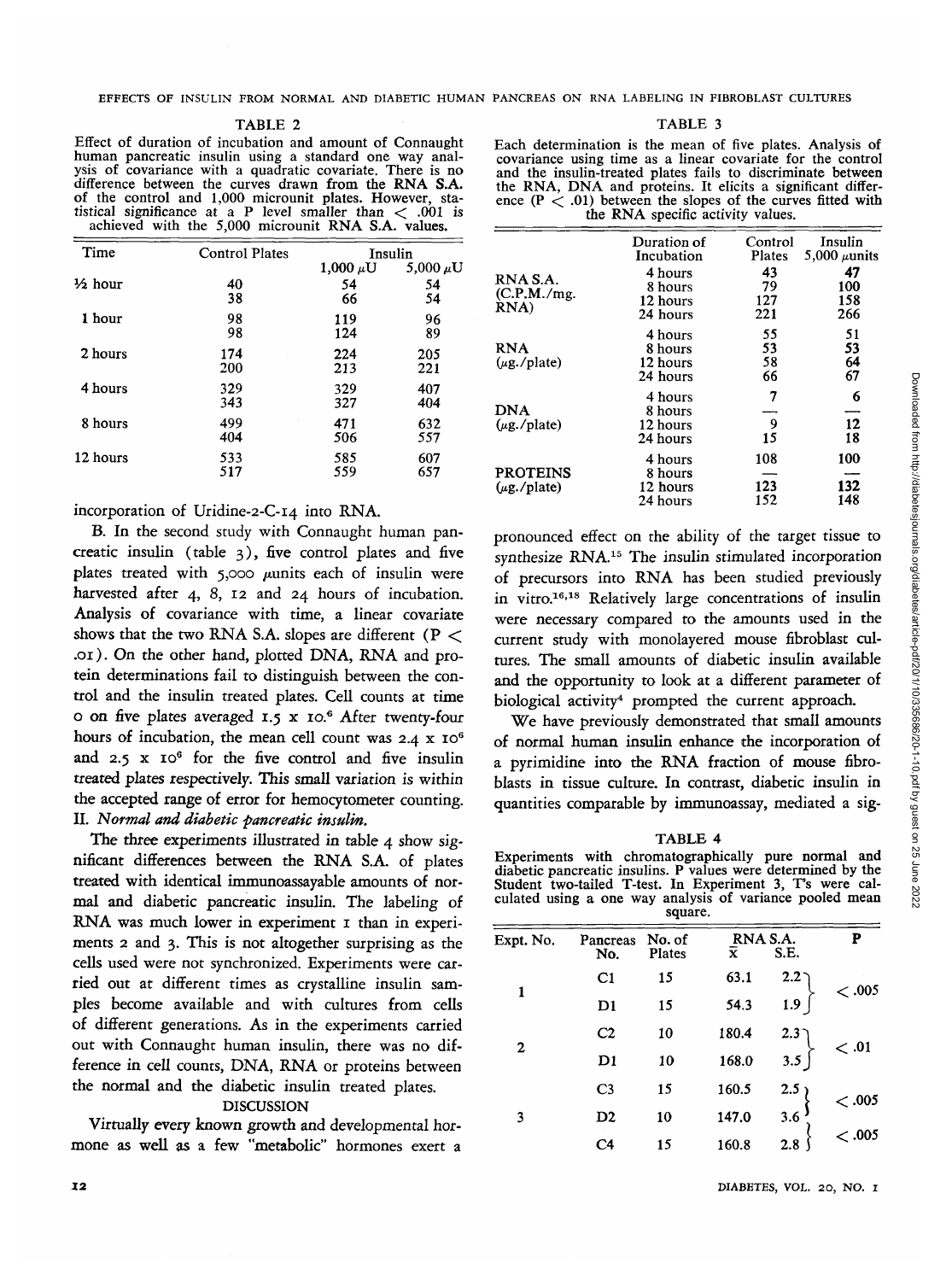nificantly smaller incorporation of pyrimidine.<sup>4</sup> In our previous studies, Uracil-2-C-i4 was employed as the precursor and insulin preparations were only partially purified. In the experiments reported here, the nucleoside, Uridine-2-C-i4, was used as an RNA precursor, and only chromatographically pure normal and diabetic insulin was employed. The change from Uracil to Uridine was effected in the hope of reducing the incubation time of the cells with insulin and of shortening the time lag between the addition and measurable effects of insulin. In fact by using Uridine, a normal endogenous intermediate in RNA synthesis, we were able to shorten the incubation time from forty-eight to twelve hours.

The incorporation of the nucleoside uridine into its nucleotide was undoubtedly linked to the metabolism of flibroblast cells. However, in view of the prolonged period of labeling, it was unwarranted to equate the extent of isotope incorporation with the RNA synthetic rate. Insulin might have altered isotope uptake into precursor pools leading to an increase in the RNA labeling independent of rate of synthesis. Furthermore, the rates at which the pools of nucleotides became radioactive probably reflected a change not only in the synthesis of RNA but possibly in its degradation rate.<sup>19</sup> The effect of insulin on RNA labeling related not only to the incubation time but also the amount of insulin added to each plate. On the other hand, cell counts, total RNA, DNA and proteins per plate were not significantly different at any one incubation time between control and insulin containing plates.

In the first phase of this study in which the effect of Connaught human pancreatic insulin on RNA labeling was assessed, it was elected to dispense with fetal calf serum and use bacto -peptone. This was done in order to avoid the "background" insulin present in fetal calf serum (10 microunits/ml.) and with the hope of augmenting the effect of insulin. This measure only led to a small percentage increase in the insulin effect at the expense of RNA specific activities which were lower in cell cultures grown in the absence of fetal calf serum (table 3 versus table 2). The precise reason for the lower RNA S.A. is not readily apparent from our studies. One possibility, however, is suggested by the difference in growth characteristics of the cells grown in the two media. In bacto-peptone supported cultures, the cells grew more slowly and reached their lag phase approximately thirty hours later than cells supported by fetal calf serum. The transport of labeled precursors may be enhanced in the more avidly growing cells. Moreover, in view of the prolonged logarithmic phase of cells

grown in bacto-peptone, the timing of the introduction of labeled nucleoside provides substrate at different stages of cell differentiation. It is therefore reasonable, to attribute the difference in nucleoside incorporation (RNA S.A.) to critical timing of cell differentiation.

The earliest evidence for an abnormal insulin<sup>1</sup> was based on the resistance to insulinase of immunopurified serum insulin from juvenile diabetics. It could be criticized on the grounds of not distinguishing between an abnormal insulin and proinsulin. In fact, later studies<sup>20</sup> have shown that the insulinase resistance is a feature of the insulin peak from G 50 Sephadex. It was, therefore, necessary to pursue the experimental theme using highly purified insulin. Despite the limited scope of the current experiments, the results add to the evidence for an abnormal insulin.

Kimmel and Pollock<sup>13</sup> found no difference in amino acid composition between normal and diabetic insulins but did not carry out biological testing. Similar results were recently obtained with a group of elderly untreated diabetics but, in addition, identical immunoreactivity and hypoglycemic action was demonstrated.<sup>11</sup> A similar amino acid composition does not eliminate transpositions in sequence, amidation or deamidation. Likewise, it is consistent with the remote possibility of a different tertiary structure with an identical primary sequence.<sup>21</sup> It seems possible that diabetes has a number of etiologies and that in a certain part of the disease spectrum it is associated with either a heritable disorder of the insulin or, as mentioned by Blumenthal,<sup>22</sup> with an acquired somatic mutation of the beta cells. Confirmation of these suppositions awaits a more precise definition not only of the structure of abnormal insulin but also of its incidence in clinical diabetes.

## ACKNOWLEDGMENT

We are greatly indebted to Drs. Robert and Jean Priest for the 3T6 cells, to Dr. Grinnan of Eli Lilly Co. for his generous gift of pure crystalline insulin and to Drs. G. Zerbe and S. Walker for help in statistical analysis. We wish to thank Miss Clara Trombley for her valuable technical assistance and acknowledge the editorial assistance of Mrs. Martha Hodgkinson. This study was supported by U. S. Public Health Service Grants, Nos. HD 2578-03 and FR-69.

## REFERENCES

1 Elliott, R. B., O'Brien, D., and Roy, C. C: An abnormal insulin in juvenile diabetes mellitus. Diabetes  $14:780-87$ , 1965.

 Roy, C. C, Elliott, R. B., Shapcott, D. *J.,* and O'Brien, D.: Resistance of insulin to insulinase: A genetic discriminant in diabetes mellitus. Lancet 2:1433-35, 1966.